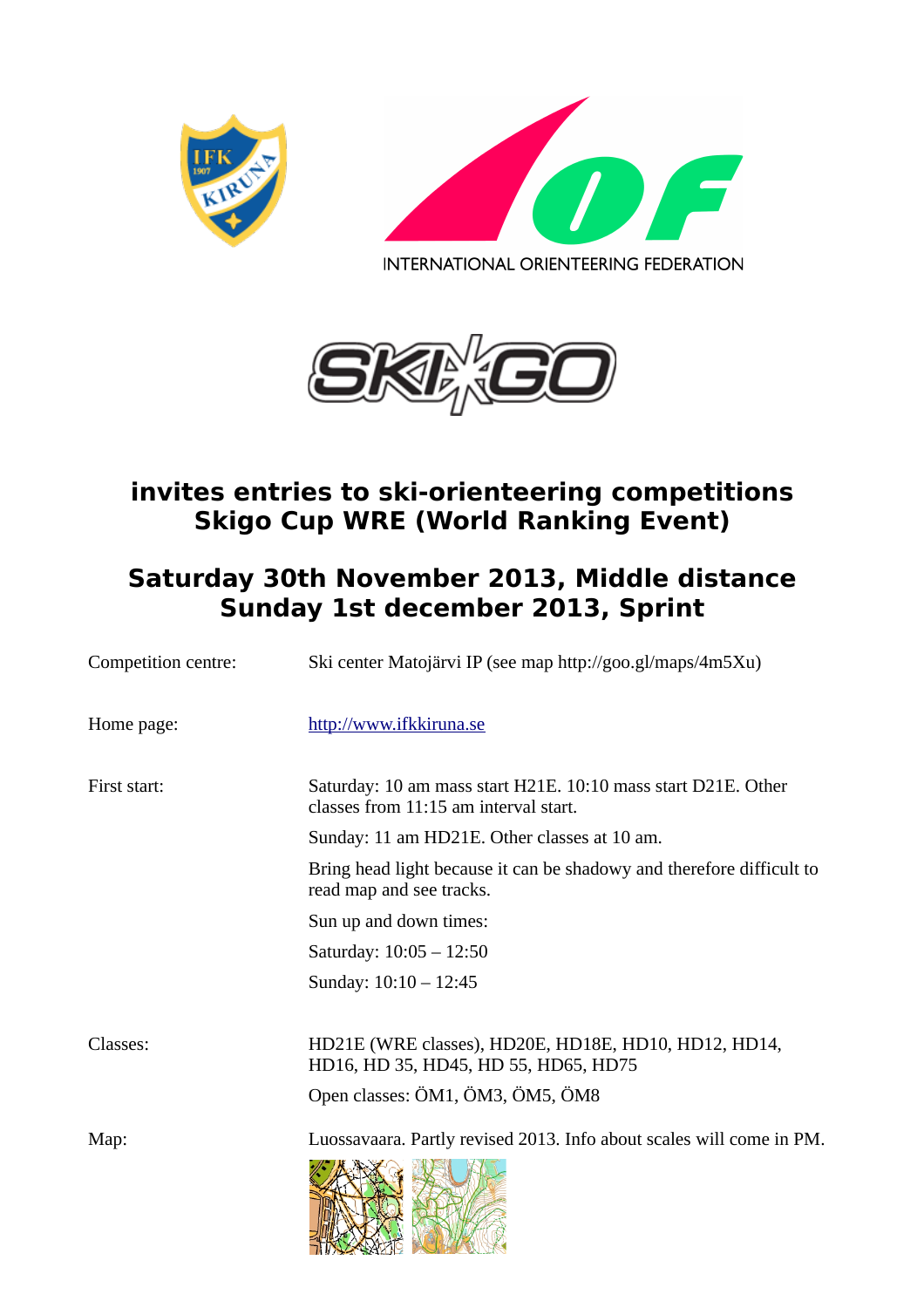| Description of terrain:            | The terrain is partly hilly. The forest mostly consists of fell birch but<br>has parts of coniferous wood. There are many paths and ski tracks<br>especially in the surroundings of Matojärvi ski center. Some perm-<br>anent snow mobile tracks are also going through the competition area. |
|------------------------------------|-----------------------------------------------------------------------------------------------------------------------------------------------------------------------------------------------------------------------------------------------------------------------------------------------|
| Punching system:                   | Sportident. Rental brick will be assigned if no number is given in the<br>entry.                                                                                                                                                                                                              |
| Entry:                             | Eventor: http://eventor.orientering.se/Events/Show/7934<br>Mail: anmalan@ifkkiruna.se<br>Ordinary entry deadline: 19 November<br>Late entry deadline: 27 November                                                                                                                             |
| Entry fee:                         | HD21E: 35 Euro (300 SEK)/day, HD18E, HD20E: 150 SEK/day,<br>HD10-16 + open classes up to and including 16 years: 65 SEK/day,<br>Remaining classes: 110 SEK/day.<br>Late entry fee will be 50% added on ordinary fee except for open<br>classes.                                               |
|                                    | Payment for non-Swedish clubs can be made to                                                                                                                                                                                                                                                  |
|                                    | <b>IFK KIRUNA</b><br>Idrottsvägen 10<br>981 39 Kiruna                                                                                                                                                                                                                                         |
|                                    | IBAN SE98 8000 0826 4405 4309 7281<br><b>BIC SWEDSESS</b><br>Sparbanken Nord<br>Lars Janssonsgatan 18<br>98131 Kiruna                                                                                                                                                                         |
|                                    | It will also be possible to pay in cash in the event centre.                                                                                                                                                                                                                                  |
| Cancelled competition:             | The organiser will advise on 28 November at 7 pm on the home<br>page if the competition will be cancelled. 50% of the entry fee will be<br>refunded.                                                                                                                                          |
| Shower and changing<br>facilities: | Högalidskolan (see map http://goo.gl/maps/4m5Xu).                                                                                                                                                                                                                                             |
| Waxing sheds:                      | 3 waxing sheds can be found near Matojärvi IP (see more info<br>in PM). One shed can be rented for 225 Euro from Friday to Sunday.<br>National teams have priority.                                                                                                                           |
| Refreshments:                      | There will be a simple cafeteria with Christmas theme.                                                                                                                                                                                                                                        |
| Prices:                            | There will be prices in the elite and youth classes based on the total<br>result of the two days. Prices in remaining classes if<br>available.                                                                                                                                                |